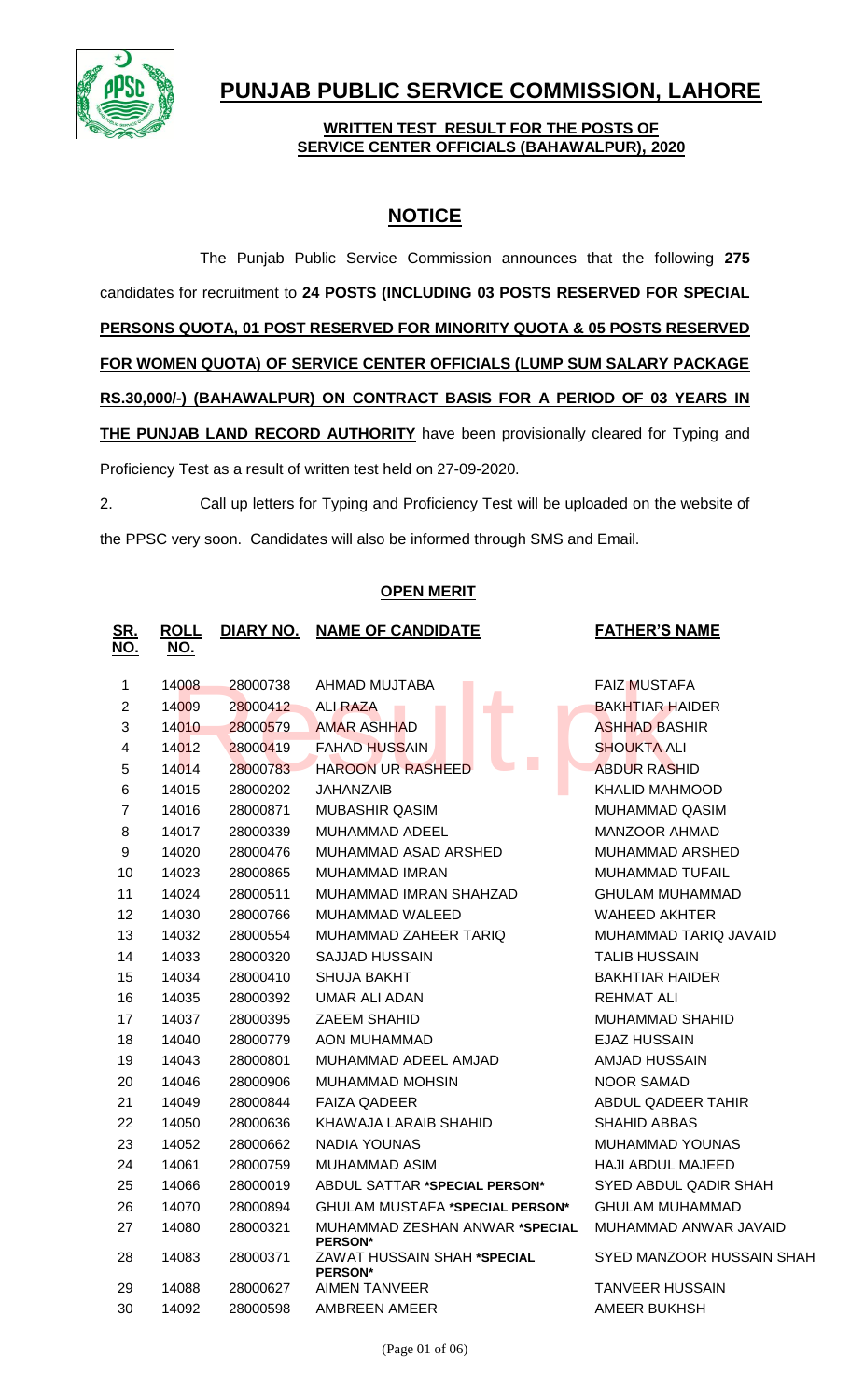| 31 | 14099 | 28000883 | <b>ANAM SHAFIQ</b>                                        | <b>SHAFIQ AHMAD</b>                     |  |
|----|-------|----------|-----------------------------------------------------------|-----------------------------------------|--|
| 32 | 14102 | 28000012 | <b>ANMOL MUMTAZ</b>                                       | <b>MUMTAZ HUSSAIN</b>                   |  |
| 33 | 14107 | 28000725 | AQSA KHAN                                                 | <b>NAZIM KHAN</b>                       |  |
| 34 | 14115 | 28000267 | <b>ASMA RAFIQ</b>                                         | <b>MUHAMMAD RAFIQ</b>                   |  |
| 35 | 14116 | 28000851 | AYESHA SHABBIR                                            | <b>SHABBIR AHMAD</b>                    |  |
| 36 | 14118 | 28000813 | <b>BENISH MAJEED</b>                                      | HAFIZ ABDUL MAJEED                      |  |
| 37 | 14138 | 28000427 | <b>IFRA ASJAD</b>                                         | MUHAMMAD ASJAD                          |  |
| 38 | 14139 | 28000449 | <b>IQRA ABBAS</b>                                         | <b>ABBAS ALI</b>                        |  |
| 39 | 14146 | 28000045 | <b>KHUSHBOO BIBI</b>                                      | MUHAMMAD YAQOOB                         |  |
|    |       |          |                                                           |                                         |  |
| 40 | 14148 | 28000007 | <b>KIRAN SAB</b>                                          | ASMAT ULLAH                             |  |
| 41 | 14154 | 28000537 | <b>MADIHA SAFDAR</b>                                      | SAFDAR ALI                              |  |
| 42 | 14155 | 28000581 | <b>MAHAM KHAN</b>                                         | AZHAR ALAM KHAN                         |  |
| 43 | 14157 | 28000516 | <b>MARIA ARSHAD</b>                                       | <b>MUHAMMAD ARSHAD</b>                  |  |
| 44 | 14164 | 28000534 | <b>MARYAM KHAN</b>                                        | M. AKRAM KHAN                           |  |
| 45 | 14166 | 28000174 | <b>MEH JABEEN</b>                                         | MUHAMMAD SHEHBAZ                        |  |
| 46 | 14170 | 28000299 | MEHREEN JAVED                                             | <b>JAVED AKHTAR</b>                     |  |
| 47 | 14173 | 28000105 | <b>MISBAH AHAD</b>                                        | <b>MUHAMMAD AHAD</b>                    |  |
| 48 | 14174 | 28000594 | <b>MISBAH AKMAL</b>                                       | MUHAMMAD AKMAL                          |  |
| 49 | 14176 | 28000459 | <b>MONEEBA TAHIR</b>                                      | MASHOOQ AHMAD TAHIR                     |  |
| 50 | 14186 | 28000444 | <b>NAHEED ASHRAF</b>                                      | <b>MUHAMMAD ASHRAF</b>                  |  |
| 51 | 14193 | 28000836 | NIMRA SAEED                                               | <b>MUHAMMAD SAEED</b>                   |  |
| 52 | 14196 | 28000752 | QURA-TUL-AIN                                              | <b>ABDUL REHMAN</b>                     |  |
| 53 | 14199 | 28000445 | RABIA ASLAM                                               | MUHAMMAD ASLAM                          |  |
| 54 | 14200 | 28000475 | RABIYA YOUSAF                                             | MUHAMMAD YOUSAF                         |  |
| 55 | 14203 | 28000126 | <b>REHANA YASMIN</b>                                      | <b>SHER MUHAMMAD</b>                    |  |
| 56 | 14207 | 28000002 | SABA AKHTAR                                               | <b>AKHTAR HUSSAIN</b>                   |  |
| 57 | 14210 | 28000354 | <b>SADAF MUBEEN</b>                                       | FAZAL-E-ELAHI                           |  |
| 58 | 14218 | 28000224 | <b>SAJIDA HUSSAIN</b>                                     | AHMAD HUSSAIN                           |  |
| 59 | 14228 | 28000097 | <b>SANA GHAFOOR</b>                                       | <b>ABDUL GHAFOOR</b>                    |  |
|    |       |          |                                                           |                                         |  |
| 60 | 14258 | 28000468 | <b>SUMAIRA HUSAIN</b><br><b>SUMAIRA KHALIL</b>            | <b>MUHAMMAD HUSSAIN</b><br>KHALIL AHMED |  |
| 61 | 14259 | 28000068 | E.                                                        |                                         |  |
| 62 | 14261 | 28000276 | <b>SUMIYA MUNIR</b>                                       | <b>MUHAMMAD MUNIR</b>                   |  |
| 63 | 14262 | 28000526 | <b>SUMREEN MUNAWAR</b>                                    | <b>MUNAWAR KHAN</b>                     |  |
| 64 | 14263 | 28000676 | $\mathcal{L}_{\mathcal{A}}$<br><b>SYEDA HAFSA HUSSAIN</b> | <b>SYED ZAHID HUSSAIN</b>               |  |
| 65 | 14269 | 28000147 | <b>TASSAWAR ZAHOOR</b>                                    | <b>ZAHOOR AHMAD</b>                     |  |
| 66 | 14272 | 28000377 | <b>UJALA JAMIL</b>                                        | <b>JAMIL AHMED</b>                      |  |
| 67 | 14274 | 28000481 | USWA SAFDAR                                               | MUHAMMAD SAFDAR                         |  |
| 68 | 14284 | 28000240 | <b>ZARMEENA TAHIR</b>                                     | <b>TAHIR GULZAR</b>                     |  |
| 69 | 14291 | 28000094 | <b>AAQIL MUKHTIAR</b>                                     | MUKHTIAR AHMAD MALIK                    |  |
| 70 | 14296 | 28000479 | <b>ABDUL HASEEB</b>                                       | <b>GHULAM RASOOL</b>                    |  |
| 71 | 14299 | 28000246 | <b>ABDUL QADEER</b>                                       | <b>AKBAR ALI</b>                        |  |
| 72 | 14300 | 28000888 | ABDUL RAZZAQ                                              | MANZOOR AHMED                           |  |
| 73 | 14302 | 28000904 | <b>ABDUL SABOOR</b>                                       | KHAWAJA ABDUL WADOOD                    |  |
| 74 | 14303 | 28000203 | <b>ABDUL SHAKOOR</b>                                      | <b>ABDUL GHAFOOR</b>                    |  |
| 75 | 14305 | 28000103 | ABDUL WAHAB KHAN JOIYA                                    | MOHSIN RAZA KHAN JOIYA                  |  |
| 76 | 14311 | 28000117 | ABDUR REHMAN ASSAD DURRANI                                | SAJID HASSAN DURRANI                    |  |
| 77 | 14326 | 28000763 | <b>AHMAD ASIF</b>                                         | <b>MUMTAIZ HUSSAIN</b>                  |  |
| 78 | 14329 | 28000674 | AHMAD HASSAN                                              | <b>MUHAMMAD SHAFI</b>                   |  |
| 79 | 14333 | 28000277 | AHMED AFFAN                                               | <b>MOHAMMAD TARIQ</b>                   |  |
| 80 | 14334 | 28000329 | AHSAN FAROOQ                                              | FAROOQ AHMAD ARAIN                      |  |
| 81 | 14335 | 28000032 | AHSAN KHADIM                                              | <b>HAJI KHADIM HUSAIN</b>               |  |
| 82 | 14336 | 28000647 | AHSAN NAZIR MALIK                                         | NAZIR AHMED MALIK                       |  |
| 83 | 14340 | 28000872 | ALI ABDULLAH AKBAR                                        | MUHAMMAD AKBAR SHAHID                   |  |
|    | 14344 |          | <b>ALI RAZA</b>                                           |                                         |  |
| 84 |       | 28000519 |                                                           | <b>JAHANGIR IQBAL</b>                   |  |
| 85 | 14346 | 28000841 | <b>ALLAH DITTA</b>                                        | RAHMAT ULLAH                            |  |
| 86 | 14355 | 28000137 | <b>ANSAR ALI</b>                                          | <b>AKHTAR ALI</b>                       |  |
| 87 | 14356 | 28000876 | ANSER WAHEED QAISER                                       | ZAHOOR AHMAD                            |  |
| 88 | 14358 | 28000048 | <b>AQIB JAVEED</b>                                        | <b>JAVEED AKHTER</b>                    |  |
| 89 | 14359 | 28000011 | <b>AQIB MAJEED</b>                                        | ABDUL MAJEED                            |  |
| 90 | 14360 | 28000850 | <b>ARIF QAYYUM</b>                                        | ABDUL QAYYUM                            |  |
|    |       |          | (Page 02 of 06)                                           |                                         |  |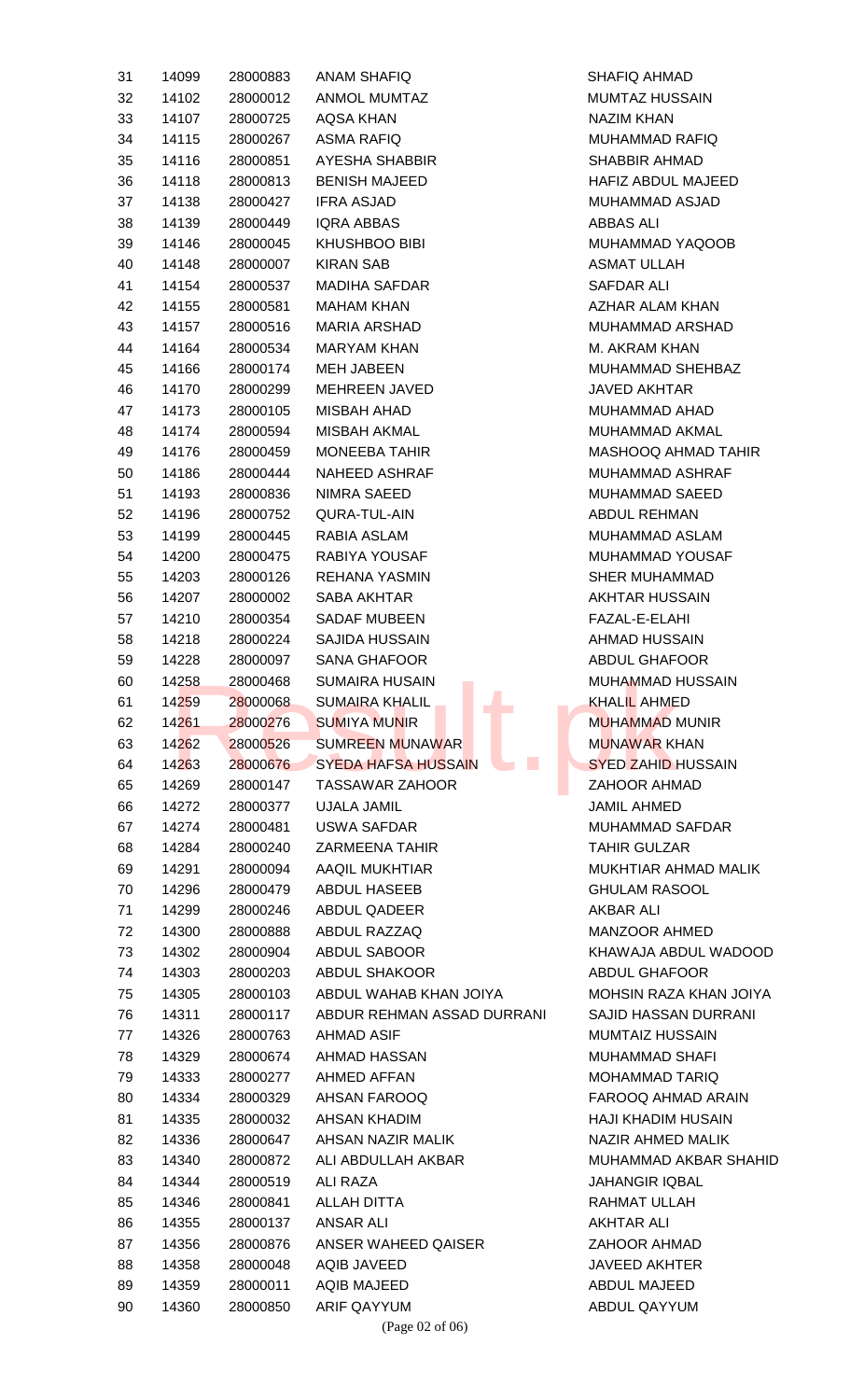| 91  | 14361 | 28000858 | ARSAL JABBAR                                                      | ABDUL JABBAR                 |
|-----|-------|----------|-------------------------------------------------------------------|------------------------------|
| 92  | 14367 | 28000143 | <b>ASIF FAREED</b>                                                | <b>GHULAM FAREED</b>         |
| 93  | 14371 | 28000118 | ATIF JAVED                                                        | JAVED IQBAL                  |
| 94  | 14373 | 28000515 | ATTIQ-UR-REHMAN                                                   | <b>MUHAMMAD AMIN</b>         |
| 95  | 14374 | 28000453 | AURANGZAIB                                                        | MUHAMMAD JAMEEL              |
| 96  | 14375 | 28000695 | <b>AWAIS HASAN</b>                                                | SHAFIQ AHMAD                 |
| 97  | 14378 | 28000434 | AYYAZ MAHMOOD SHAH                                                | LAL SHAH                     |
| 98  | 14382 | 28000021 | <b>BAKHTAWAR HUSAIN</b>                                           | <b>MALIK RIAZ HUSSAIN</b>    |
| 99  | 14383 | 28000315 | <b>BILAL ANWAR</b>                                                | <b>MUHAMMAD ANWAR</b>        |
| 100 | 14384 | 28000595 | <b>BILAL ASIM</b>                                                 | MUKHTAR ALI AKHTAR           |
| 101 | 14385 | 28000873 | <b>BILAL JAMEEL</b>                                               | MUHAMMAD JAMEEL              |
| 102 | 14390 | 28000209 | <b>FAHAD ARSHAD</b>                                               | SYED MUHAMMAD ARSHAD BUKHARI |
| 103 | 14393 | 28000750 | <b>FAISAL BUKHARI</b>                                             | <b>SYED SHAFQAT BUKHARI</b>  |
| 104 | 14395 | 28000431 | <b>FAISAL SHAFIQUE</b>                                            | SHAFIQUE AHMAD               |
| 105 | 14397 | 28000015 | FARHAN AYAZ                                                       | <b>AYAZ BAIG</b>             |
| 106 | 14403 | 28000457 | GHULAM MUHAMMAD                                                   | JAM ABDUL HAQ                |
| 107 | 14404 | 28000150 | <b>GHULAM YASEEN</b>                                              | <b>HAJI GHULAM HAIDER</b>    |
| 108 | 14407 | 28000009 | GUL NUKHAIZ AFZAL                                                 | MUHAMMAD AFZAL               |
| 109 | 14409 | 28000870 | <b>HABIB UR REHMAN</b>                                            | ABDUL REHMAN                 |
| 110 | 14410 | 28000834 | HAFIZ ABDUL AZIZ                                                  | MUHAMMAD SADDIQUE            |
| 111 | 14411 | 28000902 | HAFIZ ABDUL MANNAN                                                | HAFIZ MUHAMMAD FAROOQ        |
| 112 | 14414 | 28000753 | HAFIZ FARRUKH ABBAS                                               | <b>FARHAT ABBAS FARID</b>    |
| 113 | 14418 | 28000720 | HAFIZ MUHAMMAD BILAL                                              | <b>ASGHER ALI</b>            |
| 114 | 14419 | 28000016 | HAFIZ MUHAMMAD EHSAN SAMI                                         | <b>MUKHTAR AHMAD</b>         |
| 115 | 14422 | 28000084 | HAFIZ MUHAMMAD NAVEED                                             | <b>KHADIM HUSSAIN</b>        |
| 116 | 14425 | 28000144 | HAFIZ MUHAMMAD UMAIR BILAL                                        | <b>MUHAMMAD BILAL</b>        |
| 117 | 14427 | 28000540 | HAFIZ MUHAMMAD USMAN                                              | <b>HAJI GHULAM RASOOL</b>    |
| 118 | 14432 | 28000350 | HAFIZ ZEESHAN SHAFIQUE                                            | MUHAMMAD SHAFIQUE BHATTI     |
| 119 | 14435 | 28000014 | <b>HAROON RASHEED</b>                                             | ABDUL RASHEED                |
| 120 | 14436 | 28000831 | HASEEB UL REHMAN                                                  | <b>HABIB UR REHMAN</b>       |
| 121 | 14437 | 28000604 | <b>Contract Contract Contract Contract</b><br><b>HASNAIN ADIL</b> | <b>KHUDA BAKHSH</b>          |
| 122 | 14441 | 28000456 | <b>College</b><br><b>HASSAN RAZA JAFFRI</b>                       | MIRAJ HUSSAIN JAFFRI         |
| 123 | 14444 | 28000571 | <b>HUSNAIN YOUSAF</b>                                             | <b>MUHAMMAD YOUSAF</b>       |
| 124 | 14445 | 28000346 | $\mathbb{R}^n$<br><b>IFTIKHAR SARWAR</b>                          | <b>GHULAM SARWAR</b>         |
| 125 | 14454 | 28000397 | <b>JAM MUNAWWAR GUL</b>                                           | <b>GUL MUHAMMAD SHAHEEN</b>  |
| 126 | 14456 | 28000369 | JAMSHAID MUSHTAQ                                                  | MUSHTAQ AHMED                |
| 127 | 14458 | 28000558 | <b>JAVED AKHTAR</b>                                               | HAFIZ ABDUL MAJEED           |
| 128 | 14459 | 28000508 | <b>JAVED AKHTER</b>                                               | ALI MUHAMMAD                 |
| 129 | 14462 | 28000613 | <b>JUNAID MUNAWAR</b>                                             | <b>MUNAWAR ALI</b>           |
| 130 | 14463 | 28000450 | <b>KAMRAN</b>                                                     | <b>ABDUL MAJEED</b>          |
| 131 | 14476 | 28000344 | KHAWAJA AASIM SALEEM                                              | KHAWAJA SALEEM ULLAH(LATE)   |
| 132 | 14479 | 28000716 | <b>LIAQAT HUSSAIN</b>                                             | <b>MUHAMMAD HUSSAIN</b>      |
| 133 | 14481 | 28000421 | <b>MAHBOOB HASAN</b>                                              | <b>HASAN AHMAD</b>           |
| 134 | 14486 | 28000075 | MEHMOOD UL HASSAN                                                 | <b>MUHAMMAD RIAZ</b>         |
| 135 | 14489 | 28000052 | MOHAMMAD AHMAD                                                    | ALLAH RAKHA                  |
| 136 | 14490 | 28000164 | MOHAMMAD ZUBAIR AKBAR                                             | <b>MOHAMMAD AKBAR</b>        |
| 137 | 14494 | 28000678 | <b>MOIN KHALID</b>                                                | <b>KHALID MAHMOOD</b>        |
| 138 | 14497 | 28000769 | MUDASSAR AFZAL                                                    | MUHAMMAD AFZAL               |
| 139 | 14498 | 28000398 | MUDASSAR KHALID                                                   | KHALID MEHMOOD ZAHID         |
| 140 | 14508 | 28000069 | MUHAMMAD ABBAS                                                    | MUHAMMAD QASIM               |
| 141 | 14511 | 28000887 | MUHAMMAD ABRAR                                                    | <b>MUSHEER AHMED</b>         |
| 142 | 14517 | 28000422 | MUHAMMAD AFFAAN AHMED                                             | MUHAMMAD WAQAR AHMED         |
| 143 | 14523 | 28000115 | MUHAMMAD AHSAN                                                    | <b>FAIZ BUKSH</b>            |
| 144 | 14525 | 28000081 | <b>MUHAMMAD AHSAN</b>                                             | <b>ABDUL MAJEED</b>          |
| 145 | 14535 | 28000093 | MUHAMMAD AMIR ALI                                                 | <b>MUHAMMAD HUSSAIN</b>      |
| 146 | 14536 | 28000788 | MUHAMMAD AMIR ANSARI                                              | HAJI ASHIQ MUHAMMAD ANSARI   |
| 147 | 14541 | 28000176 | MUHAMMAD ARSHAD                                                   | <b>KARIM BUKHSH</b>          |
| 148 | 14542 | 28000465 | MUHAMMAD ARSHAD MAYO                                              | MUHAMMAD ASHRAF              |
| 149 | 14547 | 28000852 | MUHAMMAD ARSLAN AKHTER                                            | MUHAMMAD AKHTER              |
| 150 | 14548 | 28000664 | MUHAMMAD ASAD                                                     | <b>GHULAM YASEEN KHAN</b>    |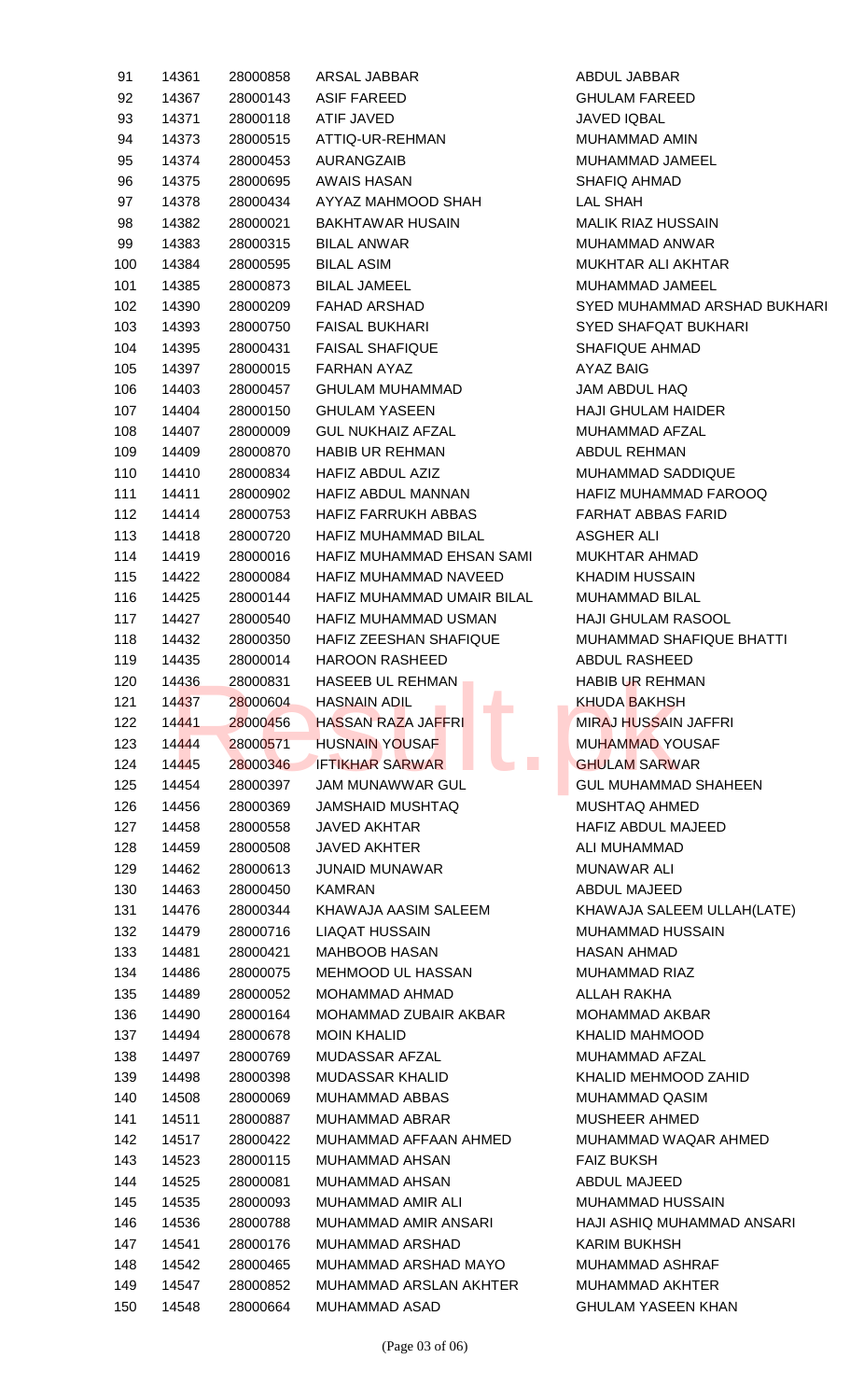| 151 | 14549 | 28000699 | <b>MUHAMMAD ASIF</b>                           | ATIQ UR RAHMAN             |
|-----|-------|----------|------------------------------------------------|----------------------------|
| 152 | 14553 | 28000149 | MUHAMMAD ASIF RIAZ                             | RIAZ AHMAD                 |
| 153 | 14557 | 28000684 | MUHAMMAD AWAIS AMAN                            | AMAN ULLAH SIAL            |
| 154 | 14559 | 28000095 | MUHAMMAD AWAIS MAQSOOD                         | MAQSOOD AHMAD              |
| 155 | 14561 | 28000496 | MUHAMMAD AYOUB SHAH                            | MUHAMMAD YASIN SHAH        |
| 156 | 14564 | 28000447 | MUHAMMAD AZEEM                                 | <b>NAYYAR MUNIR</b>        |
| 157 | 14567 | 28000517 | MUHAMMAD BASHIR REHAN                          | MUHAMMAD MUNIR NAZAR MALIK |
| 158 | 14569 | 28000620 | MUHAMMAD BILAWAL MUNIR                         | <b>MUNIR AHMED</b>         |
| 159 | 14570 | 28000630 | MUHAMMAD EHSAN ULLAH TARIQ                     | INAMULLAH TARIQ            |
| 160 | 14578 | 28000795 | MUHAMMAD FAROOQ KARIM                          | <b>KARIM BAKHSH</b>        |
| 161 | 14579 | 28000027 | MUHAMMAD FASIH UD DIN HASHMI                   | MUHAMMAD ABDUL RAUF HASHMI |
| 162 | 14589 | 28000437 | MUHAMMAD HASEEB KHAN                           | ZAKA ULLAH KHAN            |
| 163 | 14591 | 28000189 | MUHAMMAD HASNAIN                               | <b>ZAHOOR AHMAD</b>        |
| 164 | 14593 | 28000239 | MUHAMMAD HUSNAIN TAHIR                         | <b>TAHIR GULZAR</b>        |
| 165 | 14594 | 28000568 | <b>MUHAMMAD HUSSNAIN</b>                       | MUHAMMAD IQBAL JAVED       |
| 166 | 14595 | 28000747 | MUHAMMAD ILYAS                                 | MUHAMMAD SIDDIQUE ASI      |
| 167 | 14597 | 28000593 | MUHAMMAD IMRAN                                 | <b>MUHAMMAD SHARIF</b>     |
| 168 | 14599 | 28000357 | MUHAMMAD IMRAN                                 | AHMED SHER                 |
| 169 | 14601 | 28000877 | MUHAMMAD IMRAN HYDER                           | MUHAMMAD AFZAL CHEEMA      |
| 170 | 14607 | 28000767 | MUHAMMAD ISHAQ                                 | MUSHTAQ AHMAD              |
| 171 | 14608 | 28000652 | MUHAMMAD ISHFAQ SHAH                           | MUHAMMAD QASIM SHAH        |
| 172 | 14610 | 28000578 | MUHAMMAD JAHANZAIB                             | MUHAMMAD ALYAS             |
| 173 | 14611 | 28000133 | MUHAMMAD JAMEEL                                | MUHAMMAD ISMAIL            |
| 174 | 14617 | 28000740 | MUHAMMAD KALEEM GOHAR                          | <b>GOHAR ALI</b>           |
| 175 | 14618 | 28000168 | MUHAMMAD KAMRAN AKHTAR                         | MUHAMMAD AKHTAR SIAL       |
| 176 | 14619 | 28000120 | MUHAMMAD KAMRAN ALTAF KHAN                     | MUHAMMAD ALTAF KHAN        |
| 177 | 14626 | 28000375 | MUHAMMAD MAJID                                 | MUHAMMAD AFZAL             |
| 178 | 14639 | 28000167 | <b>MUHAMMAD NADEEM</b>                         | <b>SALEEM AKHTAR</b>       |
| 179 | 14641 | 28000830 | MUHAMMAD NADIR                                 | <b>FIDA HUSSAIN</b>        |
| 180 | 14642 | 28000362 | <b>MUHAMMAD NAEEM</b>                          | RASHID AHMAD               |
| 181 | 14644 | 28000336 | and the<br>MUHAMMAD NASIR YAQOOB               | MUHAMMAD YAQOOB            |
| 182 | 14646 | 28000223 | <b>MUHAMMAD NAUMAN NASIR</b>                   | NASIR AHMAD QURESHI        |
| 183 | 14647 | 28000480 | <b>MUHAMMAD NAVEED</b>                         | <b>ABDUL MAJEED</b>        |
| 184 | 14648 | 28000596 | $\mathcal{L}_{\mathcal{A}}$<br>MUHAMMAD NAVEED | <b>ZAHOOR AHMED SIAL</b>   |
| 185 | 14649 | 28000310 | MUHAMMAD NAVEED                                | <b>ABDUL RASHEED</b>       |
| 186 | 14654 | 28000789 | <b>MUHAMMAD NOMAN</b>                          | <b>MUHAMMAD ISTIKHAR</b>   |
| 187 | 14657 | 28000152 | MUHAMMAD QASIM                                 | MUHAMMAD SIDDIQUE MALIK    |
| 188 | 14659 | 28000215 | <b>MUHAMMAD RAMZAN</b>                         | MUHAMMAD AKHTER            |
| 189 | 14660 | 28000393 | MUHAMMAD RAMZAN                                | <b>BASHIR AHMAD</b>        |
| 190 | 14662 | 28000805 | MUHAMMAD RASHID                                | MUHAMMAD ARIF              |
| 191 | 14663 | 28000687 | MUHAMMAD RASHID                                | ALLAH BAKHSH               |
| 192 | 14664 | 28000501 | MUHAMMAD RASHID IQBAL                          | MUHAMMAD IQBAL             |
| 193 | 14671 | 28000814 | MUHAMMAD SABIR                                 | <b>GHULAM MUSTAFAH</b>     |
| 194 | 14673 | 28000682 | MUHAMMAD SAIF ALI KHAN                         | HASSAN MEHMOOD             |
| 195 | 14677 | 28000625 | MUHAMMAD SANAULLAH TARIQ                       | INAM ULLAH TARIQ           |
| 196 | 14682 | 28000304 | MUHAMMAD SARFRAZ                               | MUHAMMAD FAYYAZ            |
| 197 | 14698 | 28000050 | MUHAMMAD SOHAIL ANWER                          | MUHAMMAD ANWER SALEEM      |
| 198 | 14703 | 28000855 | MUHAMMAD TARIQ                                 | HAFIZ IMAM BAKHSH          |
| 199 | 14706 | 28000612 | MUHAMMAD TAYYAB                                | <b>MUHAMMAD BALE KHAN</b>  |
| 200 | 14707 | 28000132 | MUHAMMAD TAYYAB                                | <b>MUHAMMAD BILAL</b>      |
| 201 | 14708 | 28000399 | MUHAMMAD TAYYAB ANMOOL                         | <b>MUKHTAR AHMAD</b>       |
| 202 | 14709 | 28000430 | MUHAMMAD TOSEEF ARSHAD                         | MUHAMMAD ARSHAD            |
| 203 | 14711 | 28000170 | MUHAMMAD UMAIR JAVED                           | MUHAMMAD JAVED IQBAL       |
| 204 | 14712 | 28000875 | <b>MUHAMMAD UMAR</b>                           | MUHAMMAD ASHRAF            |
| 205 | 14713 | 28000213 | MUHAMMAD UMER FAROOQ                           | FAROOQ AHMAD               |
| 206 | 14714 | 28000018 | MUHAMMAD UMER IRSHAD                           | MUHAMMAD IRSHAD NADIR      |
| 207 | 14717 | 28000402 | MUHAMMAD USMAN                                 | MUHAMMAD RAFIQ             |
| 208 | 14718 | 28000211 | <b>MUHAMMAD USMAN</b>                          | <b>MANZOOR AHMAD</b>       |
| 209 | 14721 | 28000384 | MUHAMMAD USMAN ASHRAF                          | MUHAMMAD ASHRAF ZAFAR      |
| 210 | 14722 | 28000506 | MUHAMMAD USMAN AZEEM                           | MUHAMMAD AZEEM             |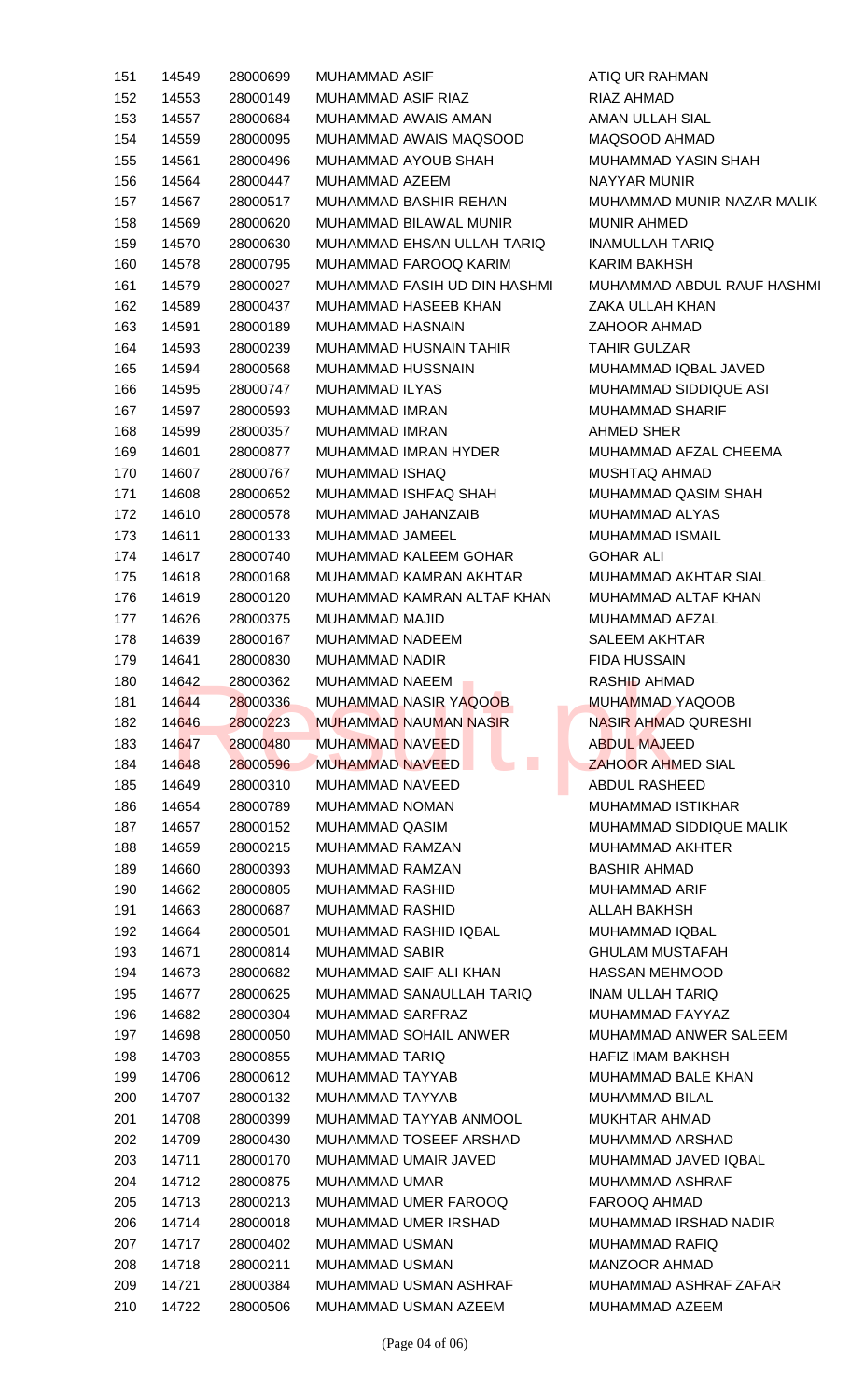| 211 | 14723 |          | 28000116 MUHAMMAD USMAN RAFIQUE                           | MUHAMMAD RAFIQUE                   |
|-----|-------|----------|-----------------------------------------------------------|------------------------------------|
| 212 | 14724 | 28000556 | MUHAMMAD USMAN RASHEED                                    | ABDUL RASHEED SHEHZAD              |
| 213 | 14726 | 28000294 | MUHAMMAD USMAN ZEESHAN                                    | MUHAMMAD FAROOQ AHMAD CHISTI       |
| 214 | 14727 | 28000330 | MUHAMMAD UZAIR                                            | FAKHR UD DIN FAKHAR                |
| 215 | 14728 | 28000762 | MUHAMMAD WAJID KHAN                                       | MUHAMMAD SADIQ                     |
| 216 | 14729 | 28000049 | MUHAMMAD WAQAS SAFDAR                                     | SAFDAR IQBAL BAJWA                 |
| 217 | 14742 | 28000241 | MUHMMAD AAMIR                                             | ABDUL BASIT                        |
| 218 | 14743 | 28000005 | MUJAHID RAMZAN                                            | <b>MUHAMMAD RAMZAN</b>             |
| 219 | 14746 | 28000235 | MUNAWAR HUSSAIN                                           | MUHAMMAD SHAFI                     |
| 220 | 14748 | 28000845 | <b>MUNEEB SHAHID</b>                                      | MUHAMMAD AFZAL                     |
| 221 | 14749 | 28000881 | MUSHTAQ AHMED                                             | MUHAMMAD ASHIQ                     |
| 222 | 14752 | 28000776 | NABEEL AQIB                                               | ANWAR UL HAQ                       |
| 223 | 14754 | 28000584 | NADEEM AHMAD                                              | <b>GHULAM FAREED</b>               |
| 224 |       | 28000731 |                                                           |                                    |
|     | 14757 | 28000026 | NADIR AQBAL<br>NADIR HUSSAIN                              | ALLAH DITTA<br><b>BASHIR AHMAD</b> |
| 225 | 14758 |          | <b>NAEEM MUSTAFA</b>                                      |                                    |
| 226 | 14760 | 28000518 |                                                           | <b>GHULAM MUSTAFA</b>              |
| 227 | 14763 | 28000331 | NAVEED RASHEED                                            | RASHEED AHMED SABIR                |
| 228 | 14764 | 28000199 | NOUMAN AHMAD                                              | EHSAN AHMAD KHAN                   |
| 229 | 14768 | 28000743 | QAISAR ABBAS                                              | ALLAH DITTA                        |
| 230 | 14771 | 28000360 | RAFQAT ALI                                                | <b>MUHAMMAD BASHIR</b>             |
| 231 | 14772 | 28000092 | RAMEEZ AHMED                                              | MUHAMMAD ABDUL HAFEEZ KHAN         |
| 232 | 14773 | 28000284 | RANA ALAMZAIB ASHRAF                                      | MUHAMMAD ASHRAF                    |
| 233 | 14780 | 28000461 | REHAN MOAZAM                                              | ZAFAR IQBAL                        |
| 234 | 14785 | 28000741 | SADAM HUSSAIN                                             | <b>GHULAM MURTAZA</b>              |
| 235 | 14790 | 28000758 | SAJJAD AHMAD                                              | <b>MUSHTAQ AHMAD</b>               |
| 236 | 14797 | 28000030 | SAMI UD DIN SHEROZ                                        | SHAMS UD DIN                       |
| 237 | 14798 | 28000798 | SAMI ULLAH                                                | ALLAH BACHAYA                      |
| 238 | 14810 | 28000258 | SHAHEER AHMAD                                             | SHAHAB UD DIN                      |
| 239 | 14813 | 28000342 | SHAHID UL HASSAN                                          | ABDULLAH                           |
| 240 | 14823 | 28000819 | SIKANDAR AHMAD AND AND THE SIKANDAR AHMAD                 | <b>ZULBADAR NAEEM</b>              |
| 241 | 14824 | 28000389 | SIKANDAR JALAL                                            | <b>JALAL U DEEN</b>                |
| 242 | 14828 | 28000673 | <b>College</b><br><b>SOHAIL NAZEER</b>                    | <b>NAZEER AHMED</b>                |
| 243 | 14829 | 28000761 | <b>SOMAN ASHRAF</b>                                       | <b>MUHAMMAD ASHRAF</b>             |
| 244 | 14832 | 28000737 | SULTAN MAHMOOD AND LODGE                                  | <b>SADIQ HUSSAIN</b><br><b>A</b>   |
| 245 | 14842 | 28000130 | SYED KAMRAN HASSAN                                        | SYED MOBASHAR HASSAN               |
| 246 | 14843 | 28000483 | SYED KHIZAR ABBAS                                         | SYED ZAWAR HUSSAIN SHAH            |
| 247 | 14844 | 28000261 | SYED M MUJEEBULLAH ANWAR                                  | MUHAMMAD ANWAR                     |
| 248 | 14845 | 28000131 | SYED MEHRAN HASSAN                                        | SYED MOBASHAR HASSAN               |
| 249 | 14846 | 28000314 | SYED MUHAMMAD AMMAR ZAIDI                                 | SYED MUHAMMAD BAQAR ZAIDI          |
| 250 | 14847 | 28000754 | SYED MUHAMMAD HASHIM IQBAL                                | SYED MUHAMMAD HASHIM               |
| 251 | 14848 | 28000141 | SYED MUHAMMAD NAUMAN SHAH                                 | SYED MUHAMMAD CHARAGH SHAH         |
| 252 | 14849 | 28000309 | SYED MUHAMMAD SHAH                                        | SYED SIFTAIN HAIDER SHAH           |
| 253 | 14851 | 28000728 | SYED NADEEM ABBAS                                         | SYED SAJJAD HUSSAIN                |
| 254 | 14853 | 28000288 | SYED SARDAR ALI SHAH                                      | SYED KARAR ALI SHAH                |
| 255 | 14855 | 28000849 | SYED ZURNAIN ABBAS                                        | SYED KAZIM HUSSAIN                 |
| 256 | 14858 | 28000140 | TAHIR IQBAL                                               | <b>FALAK SHAIR</b>                 |
| 257 | 14864 | 28000597 | TARIQ RASHEED                                             | RASHEED AHMED                      |
| 258 | 14865 | 28000493 | <b>TARIQ SOHAIL</b>                                       | MUHAMMAD MALIK                     |
| 259 | 14869 | 28000649 | UMAIR IRSHAD                                              | <b>MUHAMMAD IRSHAD</b>             |
| 260 | 14874 | 28000504 | UMER MUSSADIQ KHALIL                                      | MUHAMMAD MUSSADIQ KHALIL           |
| 261 | 14875 | 28000010 | UMER SADIQUE                                              | MUHAMMAD SADIQUE                   |
| 262 | 14876 | 28000782 | <b>USAMA FAREED</b>                                       | MUHAMMAD AASIM FAREED              |
|     |       |          |                                                           |                                    |
| 263 | 14877 | 28000726 | <b>USMAN ALI</b>                                          | MUHAMMAD AFZAL                     |
| 264 | 14890 | 28000274 | WAQAS MAQBOOL                                             | MAQBOOL AHMAD                      |
| 265 | 14892 | 28000485 | WASEEM NAWAZ                                              | <b>HAQ NAWAZ</b>                   |
| 266 | 14897 | 28000415 | ZAHEER UL HASSAN                                          | ATTA MUHAMMAD                      |
| 267 | 14898 | 28000312 | ZAHID HUSSAIN                                             | MUHAMMAD AFZAL                     |
| 268 | 14899 |          | 28000799 ZAHID SULTAN                                     | <b>SULTAN AHMAD</b>                |
| 269 | 14900 | 28000405 | ZAHID SULTAN SADIQ                                        | <b>MUHAMMAD SADIQ</b>              |
| 270 | 14901 | 28000121 | ZAMAN ALI VARITAS ARABI ATAS ANG KANG AKTIFATA AT ATAWA A | <b>ALI AHMAD</b>                   |